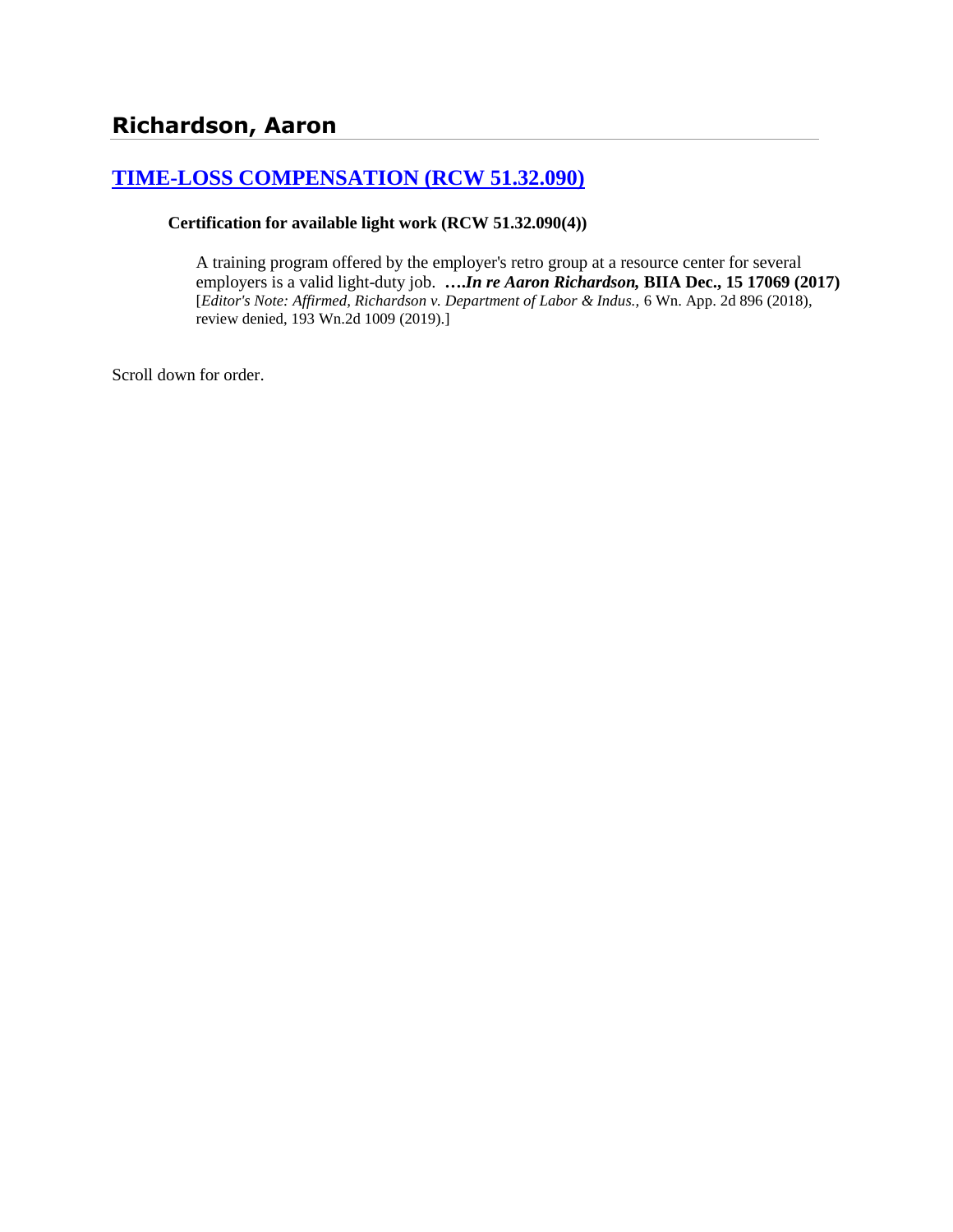#### **BEFORE THE BOARD OF INDUSTRIAL INSURANCE APPEALS STATE OF WASHINGTON**

**)**

#### **CLAIM NO. AV-16762 ) DECISION AND ORDER**

Aaron E. Richardson was injured while working for Conco and Conco Pumping. While trying to move a large hanging panel his back popped. After a period of treatment, the Department of Labor and Industries terminated his time-loss compensation benefits because Conco offered Mr. Richardson light-duty transitional work. The industrial appeals judge reversed the Department order and directed the Department to reinstate time-loss compensation benefits as of June 22, 2015, because the light-duty transitional work did not constitute work and the job offer was not valid. In their Petitions for Review, the employer and the Department argue that the transitional job offer was valid and constituted work. We agree and **AFFIRM** the Department order under appeal.

### **DISCUSSION**

Mr. Richardson, a journeyman carpenter, injured his low back during the course of his employment for Conco on February 18, 2014, while working as a foreman. He received treatment, including two surgeries and physical therapy. He was unable to work and time-loss compensation benefits were paid. Mr. Richardson's attending physician released Mr. Richardson to participate in temporary transitional light-duty work that consisted of receiving training at the Light Duty Resource Center, which is owned and operated by Safety Educators, an outside party with whom the employer contracts to provide training to its workers.

The Resource Center is funded by members of the retrospective rating group. It provides training to non-injured workers of member employers and provides temporary transitional light-duty training for injured workers of member employers, many of whom do not have light-duty positions available. The Resource Center can accommodate an injured worker for a year or perhaps longer.

Mr. Richardson received a letter offering him the temporary light-duty job that his physician had approved. The job was to begin on June 21, 2015, and Mr. Richardson was to be paid his regular wages plus benefits while he participated in the program. The letter was sent with Conco's permission by the retro group, which also acts as Conco's third-party administrator. Initially, Mr. Richardson was to conduct a comprehensive review of the DOSH construction safety standards. When that review was completed, other training activities may have included preparation for a commercial driver's license or training for certification in such skills as CPR, first aid, and flagging.

1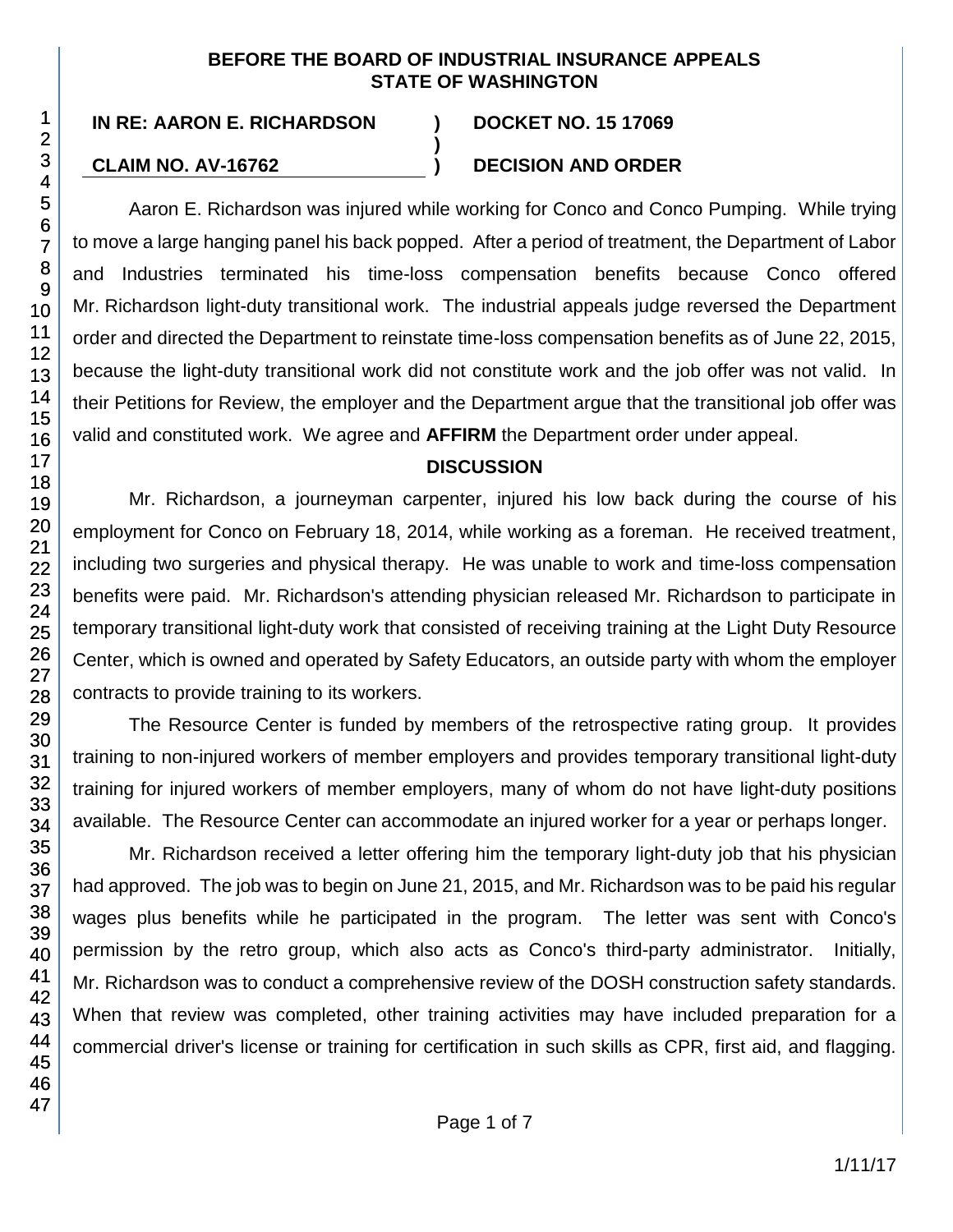Mr. Richardson may also have received additional training reviewing Conco's safety manuals and blueprints. Mr. Richardson attended the Resource Center for one day and did not return.

RCW 51.32.090(4), the transitional light-duty work statute, encourages employers to maintain the employment of their injured workers, and provides incentives for employers who offer temporary transitional work to their workers who are entitled to time-loss compensation benefits. The offer must be with the employer of injury and the work must be available and different than the injured worker's usual duties. A written statement describing the work must be provided to the worker and the physician or licensed advanced registered nurse practitioner, and time-loss compensation benefits are to continue until the physician or advanced registered nurse practitioner certifies that the worker is physically able to perform the work and the worker begins the work with the employer of injury. That subsection of the statute also identifies situations, not relevant here, under which time-loss compensation benefits that were ended as provided by the statute are to resume.

In the present case, Mr. Richardson contends that this job offer was not valid under RCW 51.32.090(4)(b) because the job that he was offered does not constitute work; because the job offer came from the employer's retro group and not the employer, as required by the statute; and because, during the training program, there was no employment relationship between Mr. Richardson and Conco. We disagree with each of these assertions.

First, we are satisfied that the training program here constituted work within the meaning of the statute. The evidence before us fully demonstrates that a knowledge of the relevant safety standards is required of all workers and plainly supports finding that both the worker and the employer can benefit from such training that involves a thorough review of the safety standards that pertain to the construction industry.

We reject the notion that such training, including studying safety regulations or working toward certifications in certain skills, is somehow not meaningful or respectful work. This job offer was in keeping with the legislative goal that employers maintain an employment relationship with their injured workers who are receiving time-loss compensation benefits. Further, absolutely nothing in the record before us supports finding that this training program was in fact punishment for having been injured or that the training was provided in anything other than a meaningful and respectful work environment. We note that Mr. Richardson was to be paid his regular wage plus benefits while he participated in the program.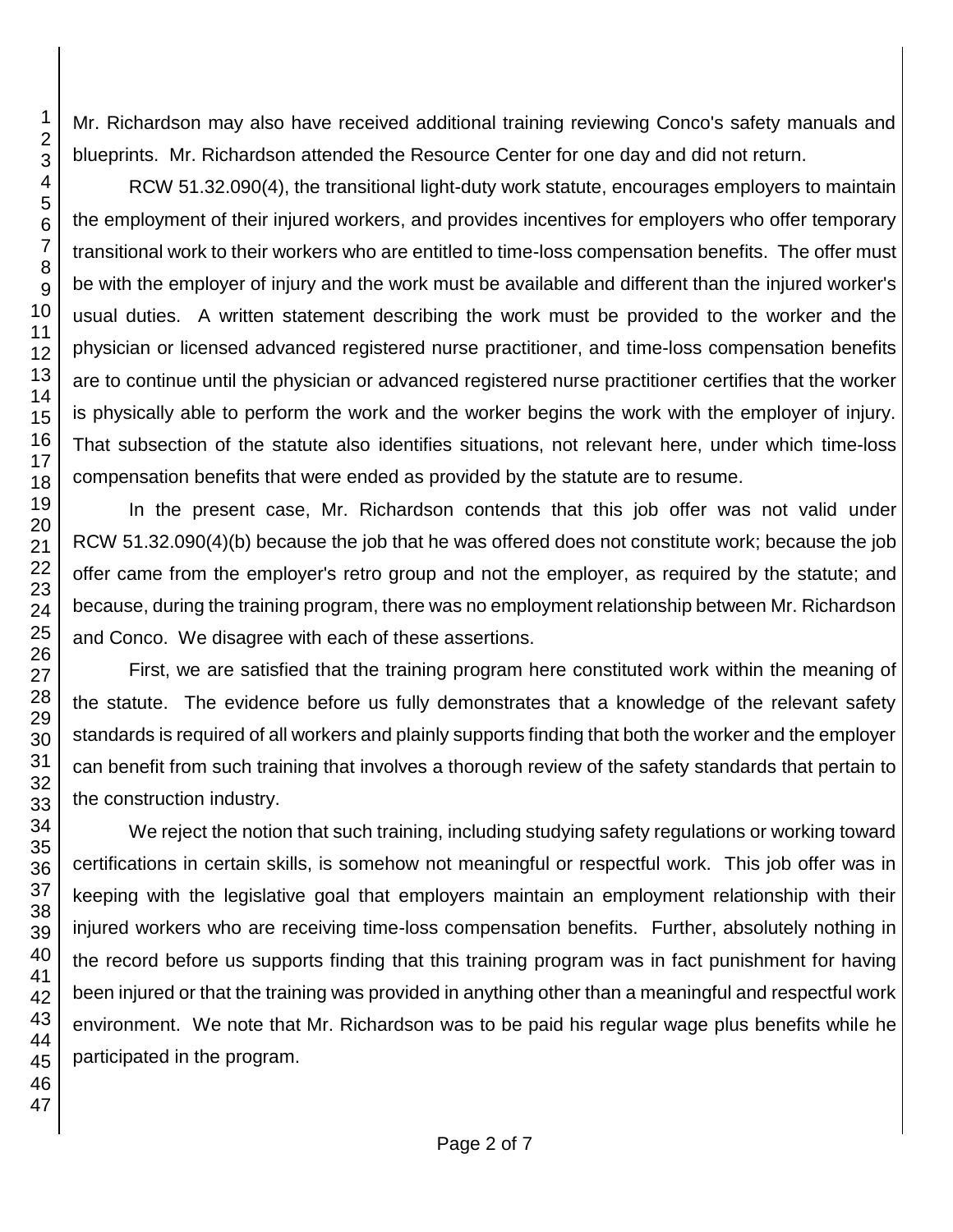Robert Walsh, a former carpenter who now works as a safety manager, testified to the benefits he realized from similar training that he received as an injured worker at the Resource Center. Because Mr. Richardson did not return after the first day, it is unknown what other specific training activities would have been available to him after he completed the review of the safety regulations. But we are satisfied that this training program constituted work within the meaning of the statute.

We are also persuaded that the job offer came from Conco, Mr. Richardson's employer of injury, and that Conco maintained its employment relationship with Mr. Richardson while he participated in the training program. The letter itself may have been conveyed to Mr. Richardson by Conco's agent, but the evidence in the record plainly shows that Conco was to be responsible for paying Mr. Richardson his usual wages with full benefits during the training program, and that Conco controlled the curriculum decisions regarding the training, and controlled all personnel policies, such as what constituted an excused absence from the program.

Our decision is also consistent with the Department's Interim Policy 5.15, which provides that the transitional work offered must have some relationship to the employment at the time of the injury. According to that Interim Policy, any work performed at an employer's training facilities is "determined" to have a relationship to the employment. We agree with the employer and the Department that there is no meaningful distinction between training performed at an employer's own training facility and training provided at an outside facility owned and operated by an independent third party. The evidence reflects that many smaller employers don't have their own training facilities, and the use of facilities such as the Resource Center permit them to provide training to their workers beyond what they themselves could provide. And as noted by the Department, it is common for employers in many industries to send their workers for training at facilities owned and operated by independent third parties, a practice in which this Board frequently engages, and which does not terminate the parties' employment relationship. The transitional job offer in question here was with Conco, and the work would have maintained the employment relationship between Mr. Richardson and Conco.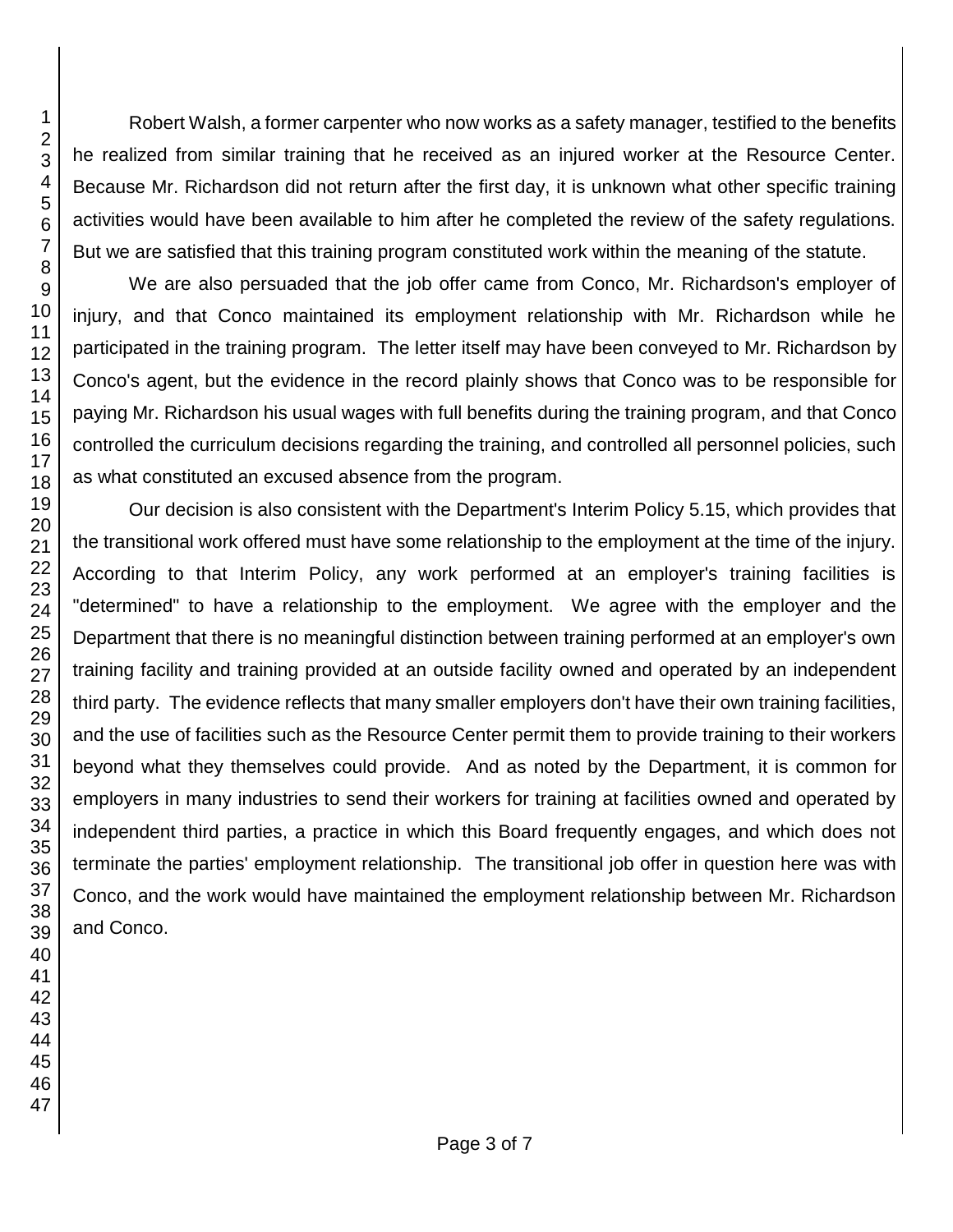#### **DECISION**

In Docket No. 15 17069, the claimant, Aaron E. Richardson, filed an appeal with the Board of Industrial Insurance Appeals on June 25, 2015, from an order of the Department of Labor and Industries dated June 23, 2015. In this order, the Department ended time-loss compensation benefits as paid through June 21, 2015, because the worker returned to work. This order is correct and is affirmed.

#### **FINDINGS OF FACT**

- 1. On September 16, 2015, an industrial appeals judge certified that the parties agreed to include the Jurisdictional History in the Board record solely for jurisdictional purposes.
- 2. Aaron E. Richardson sustained an industrial injury on February 18, 2014, when he was working for Conco inside an elevator core. He tried to move a large hanging panel and his back popped. Mr. Richardson's claim was allowed. The injury resulted in treatment, including two surgeries and physical therapy, and time-loss compensation benefits were paid.
- 3. Conco, through its retrospective rating group, offered Mr. Richardson a transitional or light-duty job that was to begin on June 21, 2015. His work hours were to be 6:30 a.m. to 2:30 p.m., Monday through Friday, and the work was to be performed at a facility operated by Safety Educators in Tacoma, Washington. Mr. Richardson was to be paid his full salary with benefits while he participated in the training program.
- 4. The transitional work consisted of training, and a job analysis describing the physical activities had been provided to Mr. Richardson and his attending physician, who was provided with the information necessary to evaluate Mr. Richardson's ability to perform the work, and who agreed that Mr. Richardson could perform the physical activities required of the light-duty job.
- 5. Mr. Richardson's transitional work initially involved a comprehensive review of the DOSH safety regulations applicable to the construction industry. Following that review, other training programs may have included training for certification in CPR, first aid, and flagging, test preparation for a commercial driver's license, or reviewing the employer's safety manuals and blueprints. Mr. Richardson performed the work for one day and did not return.
- 6. The transitional job offer came from Conco, and constituted work with Conco, the employer of injury. The transitional work would have maintained the employment relationship between Mr. Richardson and Conco.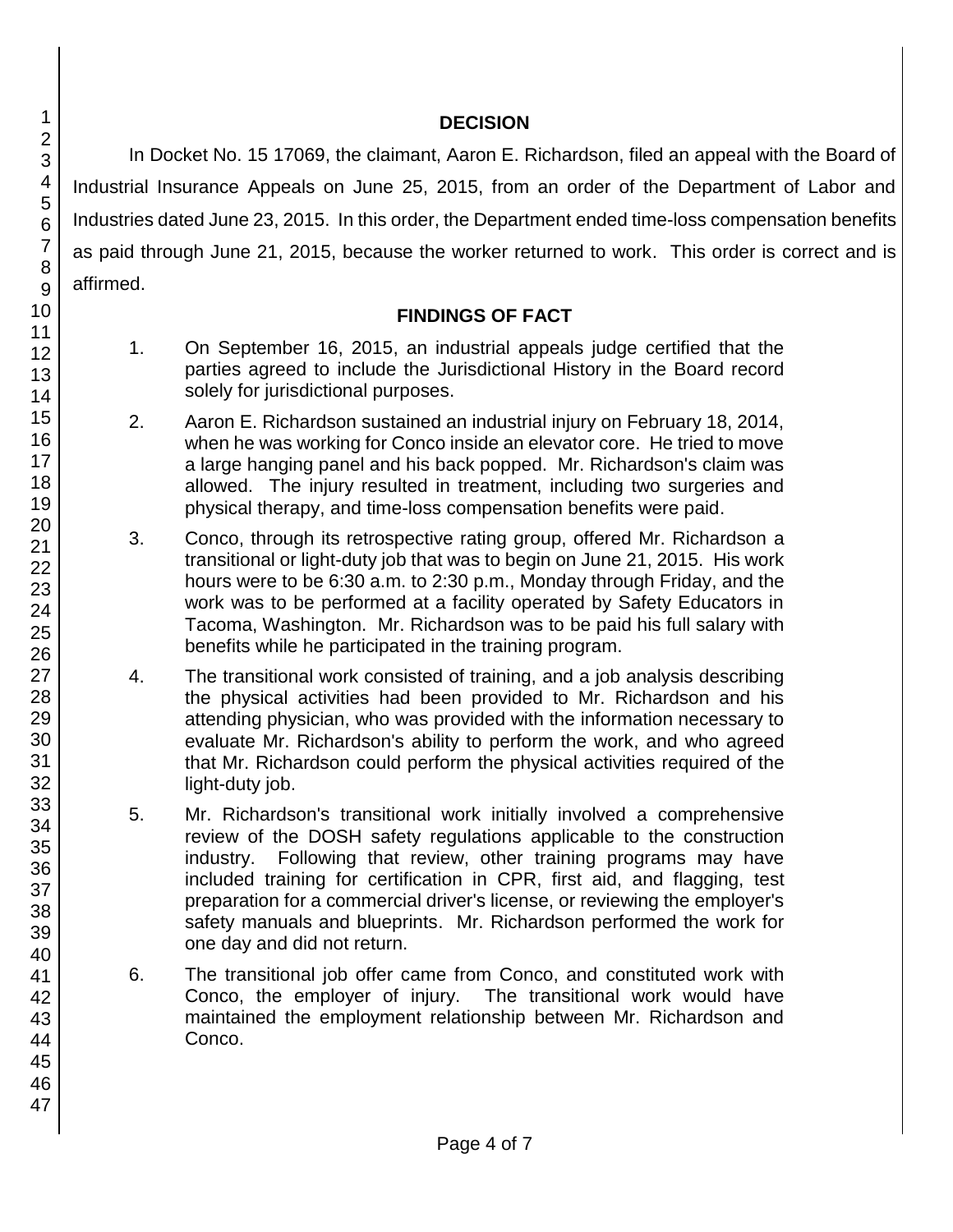7. The transitional job offer was for work that was available and different than Mr. Richardson's usual duties. The work had a relationship to Mr. Richardson's employment at the time of the injury and provided a meaningful and respectful work environment.

#### **CONCLUSIONS OF LAW**

- 1. The Board of Industrial Insurance Appeals has jurisdiction over the parties and subject matter in this appeal.
- 2. Conco's light-duty job offer to Mr. Richardson constituted a valid offer of transitional work within the meaning of RCW 51.32.090(4).
- 3. The order of the Department dated June 23, 2015, is correct and is affirmed.

Dated: January 11, 2017.

BOARD OF INDUSTRIAL INSURANCE APPEALS<br>
UNIXUS Christenes LINDA L. WILLIAMS, Chairperson<br>JAGK S. ENG, Member . ENG, Member

#### **DISSENT**

Review should be denied. I agree with our industrial appeals judge that the "job" offered to Mr. Richardson did not constitute work within the meaning of the statute. The offer was also invalid because it did not come from his employer of injury, and because the "work" to be performed was not with the employer of injury.

According to the Department's interim policy concerning transitional job offers, the work offered must have "some relationship to the employment at the time of injury" and "should provide a meaningful and respectful work environment." Neither condition was met here.

Mr. Richardson, a journeyman carpenter, has never really worked anything but construction. In his 15 years or so of such work he had never before attended any training classes, and he had completed his GED only recently. The "job" offered to Mr. Richardson required him to sit in a classroom, from 6:00 a.m. until 2:30 p.m., and read a binder of **all** the safety regulations pertaining to the construction industry. Of course many of those regulations he was expected to study had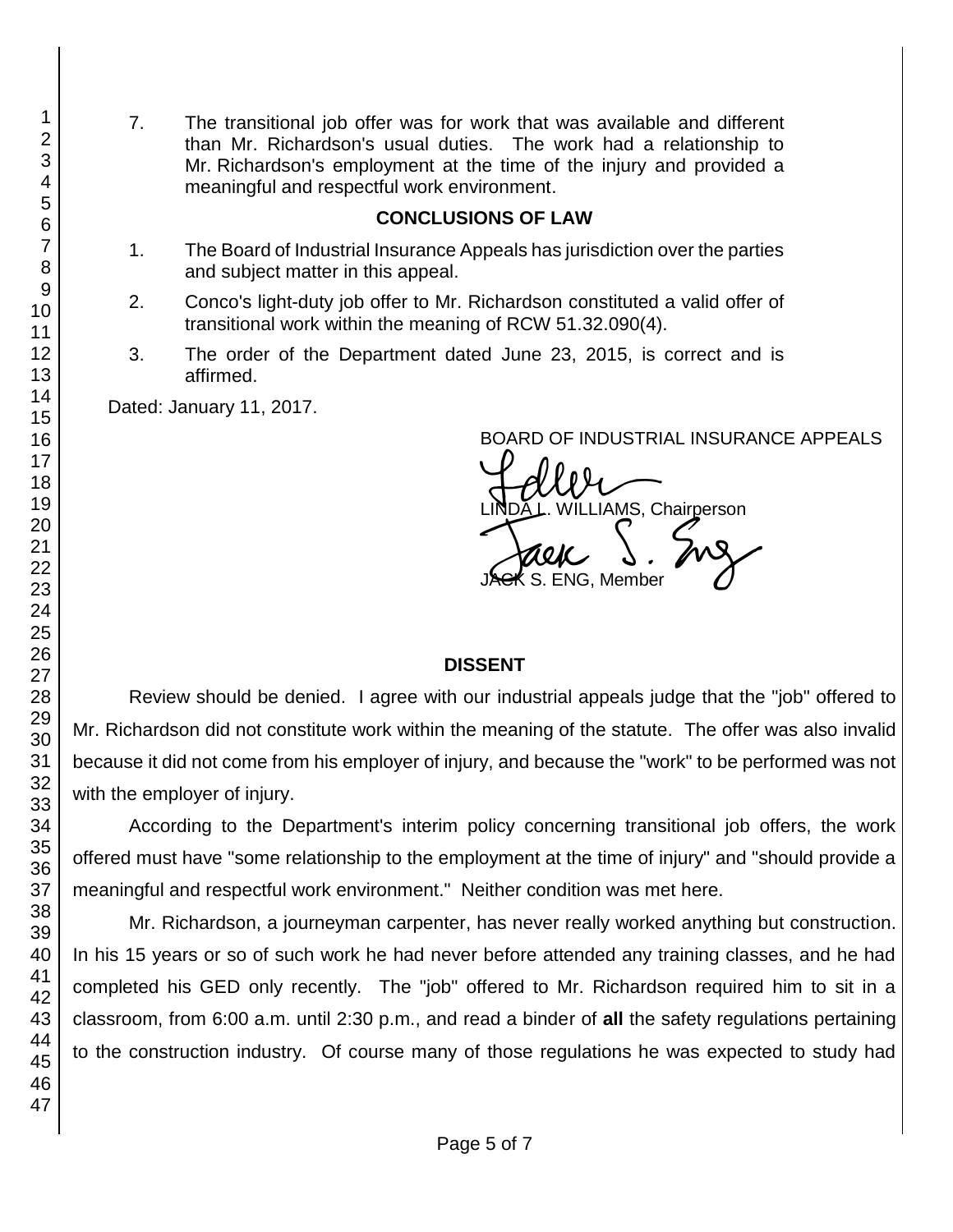absolutely nothing to do with his duties as a carpenter and vertical foreman, and it is a sham to suggest that meaningful training was the goal of this program.

If not outright punishment for having been injured and in need of time-loss compensation benefits, this training for the sake of training was disrespectful of Mr. Richardson and in no way a meaningful or productive use of his time. And although the employer contends that abundant training opportunities were to be made available to him, no one ever discussed or informed him about any of them.

The offer is also invalid because it did not come from Mr. Richardson's employer of injury, Conco, and was not for work with the employer of injury. Both of these conditions are required by the statute. As Mr. Richardson argues, RCW 51.32.090(4) very clearly refers to offers from the employer of injury, and here the job offer came from AGC Retro, Conco's retrospective rating group. This Board has consistently held that a retro group is a separate entity from an employer within the retro group.<sup>1</sup> An offer by a retro group is not an offer by the employer of injury as required by the statute.

Further, the statute repeatedly refers to the transitional job as work with "the employer of injury."<sup>2</sup> Here, Mr. Richardson's job was to be performed with the Resource Center, not Conco. It was the employees of the Resource Center who took attendance, provided the training materials to Mr. Richardson, determined break and lunch periods, and supervised Mr. Richardson. No one from Conco was even on site.

Our judge correctly determined that the job offer here did not provide a meaningful or respectful work environment, and therefore did not constitute work. That decision is correct and I would affirm it.

January 11, 2017.

BOARD OF INDUSTRIAL INSURANCE APPEALS

E. FENNERTY,

l See, *In re David Tapia-Fuentes,* BIIA Dec., 06 15128 (2007).

RCW 51.32.090(4)(b).